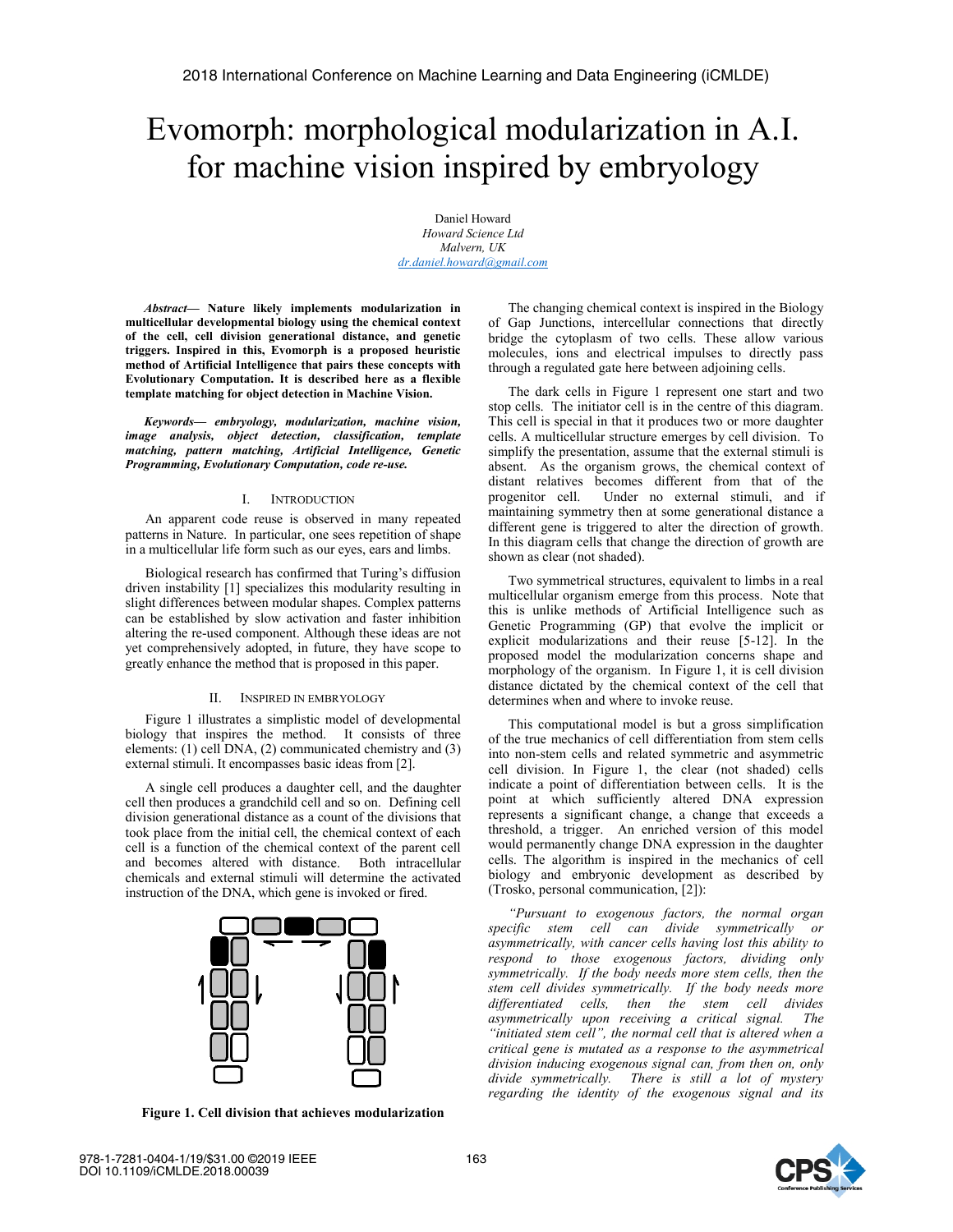*receptor, the critical gene and what it codes for: the Biochemical pathway triggered by the gene.* 

*A theory I currently favor is that several exogenous factors control whether stem cell division is asymmetric or symmetric: (a) extra-cellular or cell adhesion molecules found in stem cell niches and (b) oxygen levels, for which the niche emerged by natural selection to control oxygen tension. A reason for (a) is that this critical gene must code for an extra-cellular protein, possibly a cell adhesion molecule in the stem cell niche. Why? Because when stem cells grow on feeder layers or irradiated stromal cells, they divide symmetrically, but when grown on specific extracellular matrices they can divide either symmetrically or asymmetrically pursuant of the nature of the matrix. Moreover, with respect to (b), all other factors held constant, if oxygen levels are low then stem cells divide symmetrically for longer, but if oxygen levels are high then stem cells divide asymmetrically.*

*More interestingly, if you put senesced cells on the extracellular matrix of young cells then they regain the ability to become non-senesced young cells, but if you instead place young cells on the extracellular matrix of senescent cells then they senesce. This may be explained as follows. When a stem cell sets down on its niche extracellular matrix it receives a signal via that interaction, setting off an intracellular pathway, a biochemical reaction, but it also receives signals from the physiological microenvironment: oxygen; amino acids; ions, vitamin growth*  factors; hormones; etc. Each of these signals sets off *different intracellular signaling pathways. There must be an interaction between these and the pathway triggered by the extracellular matrix with a resulting sending of intracellular signals to the cell nucleus to turn on or off certain genes. This signaling also turns on and off the connexin or gap function genes, and concurrently also enacts either a vertical or horizontal plane of cell division.* 

*This means that the cell which receives the signals corresponding to low oxygen and a given extracellular matrix in the niche now divides in a vertical plane and symmetrically. Both daughter cells are now attached to the matrix to receive the same extracellular signals. Both will have the exact same interior physiology, same gene expression and same methylation of DNA patterns. In the low oxygen "regime" and quiescent niche the stem cell will not experience gap junction communication.* 

*A horizontal plane of cell division, however, is obtained when the cell is placed on a different extracellular niche matrix and it receives the extracellular signal corresponding to high oxygen or a specific growth factor. Now the mother cell which is attached to the niche extracellular matrix obtains as net effect of all these endogenous signals that it should remain a stem cell, but the daughter on top of her no longer receives the signal from the extracellular matrix, and its new micro-environment driven signals turn on the gap junction communication channels required for differentiation."*

This knowledge from Biology inspires involving these three model elements towards Figure 1: (1) immutable DNA, (2) a cytoplasm context altered by the gap function communication and (3) the exogenous factor inputs.

The idea of the black stop cells of Figure 1 can be justified and understood with respect to a related Biological explanation, again from (James E. Trosko, personal communication, [2]):

*Stem cells have only a few mitochondria, metabolizing glucose via glycolysis. As soon as they are exposed to oxygen, the Oct4 gene (the ultimate stem cell gene) is shut off and mitochondriogenesis occurs and the cell starts to metabolize glucose with abundant mitochondria via oxidative phosphorylation. It starts to multiply the mitochondria to the thousands, that is when it starts to lose its "stemness", starts to differentiate, and turns on its gap junction genes. It goes from a stem cell producing only a few ATP molecules from the glycolytic metabolism of glucose to producing about 17 ATP molecules per metabolism of glucose from oxidative phosphorylation. That means the stem cell has little excess energy to do anything besides staying alive, but the differentiated cell with tons of energy can use that energy to do many more adaptive tasks like make muscle, eye, brain, and liver cells.* 

*When technology should become available to study the aforementioned transition from a low oxygen existing, quiescent stem cell with a few mitochondria, expressed Oct4 gene but no expressed gap junction gene, and only a few ATP molecules being produced during glycolysis, to a physiologically different state where high oxygen is present, oxidative phosphorylation is producing many ATP molecules in the presence of hundreds of mitochondria, no expressed Oct4 gene but expressed gap junction gene, then that is when one can identify the "new physiological state" that determines the new complex pathways between induction of intracellular signals that start to turn off and on genes, which, in turn, alters the physiological state of differentiated cells and the loss of "stemness". It would be the state by which the stem cell loses its "virginity" and, in my opinion, there is no reverting back to that virgin state.*

*When differentiated cells metabolize glucose via oxidative phosphorylation with their many mitochondria, they not only produce lots of ATP, but also many free radicals that can damage their cellular macromolecules, such as proteins, nucleic acids and membranes. That is why these differentiated cells usually have different kinds of protective mechanisms that salvage free radicals or to repair enzymes. However, even with these, the mitochondrial DNA is prone to mitochondrial (not genomic) DNA damage. If the cell losses one, two or a couple hundred mitochondria, it still can function and survive. When it loses too many, that is the signal for the cell to commit suicide or "apoptosis".*

The simple model of Figure 1 could not only be further enhanced by a more faithful implementation of all of the above discussion but also, as already mentioned, by yet other thinking in Mathematical Biology [1] [3-4].

## III. ALTERNATIVE MACHINE VISION EXAMPLE

The problem of machine vision considered is the problem of detecting an object of large variability and poor definition, a class of object. Let us look at an existing solution to this challenge [5-8] [12] and examine similarities and differences between it and a proposed bio-inspired method that draws upon the ideas of Figure 1.

As a post processor to a more standard object detection method, a computational ant explores the context of this detection to try to eliminate false alarms through exploration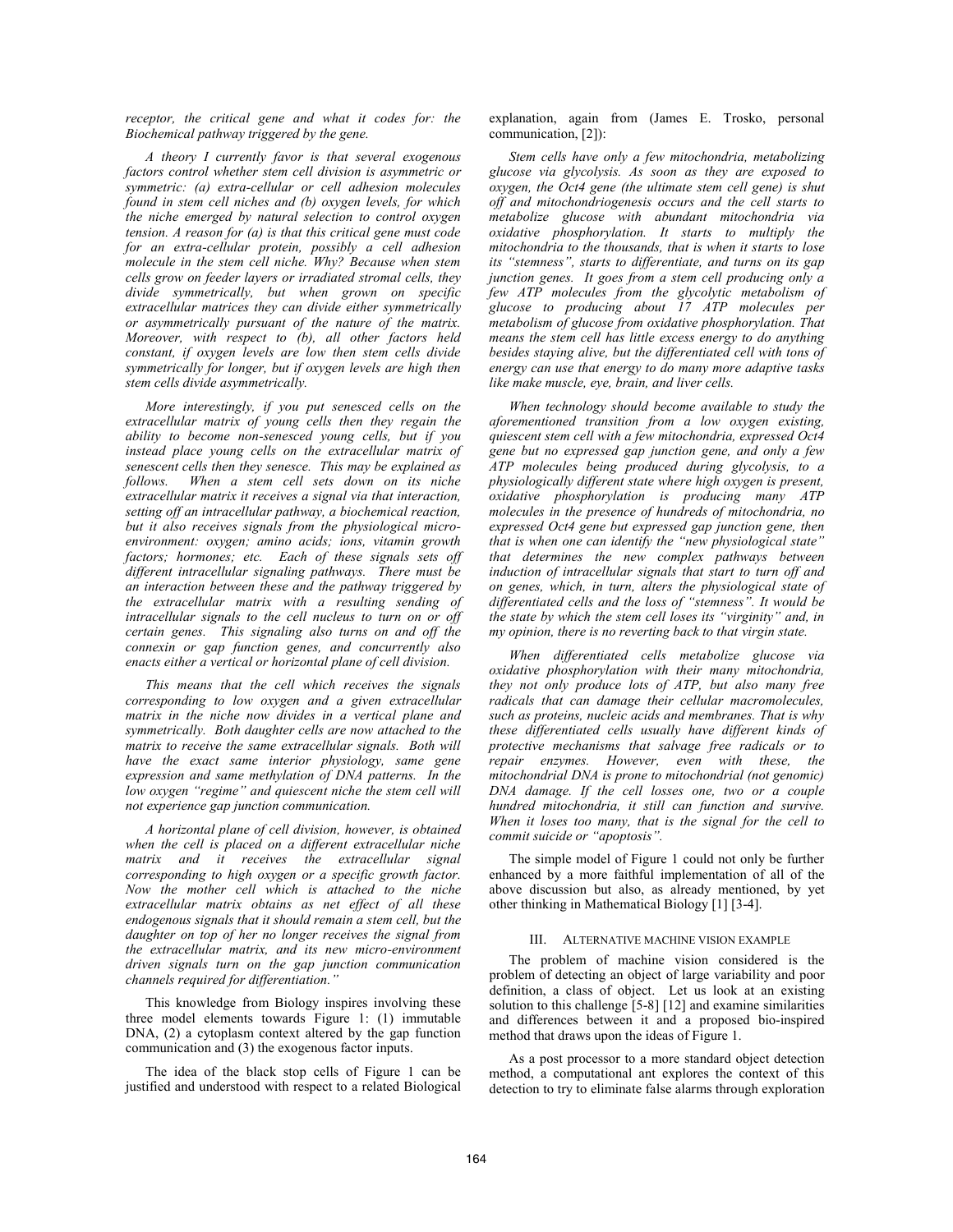of the context of the identification, e.g. which look like vehicle features but turn out to be pieces of the road or air vents on buildings as illustrated in Infrared IRLS sensor data from a Tornado fighter aircraft, Figure 2.



**Figure 2 Multi-stage GP discovered vehicle detector [7]. Context becomes necessary to rule out false positives.** 

Starting at a suspected target, points in Figure 2, this computational ant meanders and at times becomes excited and deposits flags [5-6]. Figure 3 illustrates typical paths.



**Figure 3 Paths taken by the computational ant [5-6].**

An evolved function that takes for its input statistics about the distribution of these deposited flags (see [6] and RPB of Figure 4) uses this flag evidence to make the determination on whether the starting point was a genuine target or a false alarm.

How is this computational ant and flag placing algorithm discovered by GP? It was deliberately designed in what John Koza once described as "the principle of prospective analysis" [9]. That is, it enforces a helpful solution architecture. It is some way to incorporate analytical knowledge leaving GP to fill the details. Here, it implements a strategy reminiscent of foveation in animal vision.

Figure 4 reveals four branches to the ant algorithm, each evolving independently from an image truth to reject false alarms and retain true positives. The first branch, labelled M, moves the ant. It consults the second and third branch T? and F? which decide whether to turn the ant and whether to plant a flag at the location of the ant respectively. Once the ant ends its walk, statistics derived from the location of the flags are drawn and used in the result producing branch, labelled RPB. A positive evaluation of the RPB indicates the ant believes this to be an object, while a negative evaluation of the RPB means the starting point is a false alarm. The ant carries sensors that measure averages and standard deviations of pixel values in four directions and on concentric rings and textural statistics of a pixel area. Details can be found in [6].



**Figure 4 Genetic Programming implementation of ant.** 

# IV. MODULARIZATION

GP does implement modularization and code re-use. For example, the M branch in Figure 4 explicitly re-uses or invokes the results of branches T? and F?: subroutines called by branch M. However, this re-use is dissimilar to that of Figure 1. What transpires in Figure 1 is that the same exact gene (all cells carry all genes) is fired in two cells at some distance from each other, thus producing symmetry, a type of modularized re-use, though not necessarily an identical but perhaps a congruent pattern, e.g., consider our human hands or ears, which are similar but indeed reflected.

Imagine a machine vision scheme where pattern re-use could be exploited in the detection of chairs from other objects in an image. Figure 5 shows some possible chairs.



**Figure 5 e.g. chair concept to be detected in imagery** 

In the discussed GP machine vision [5-8] [12] scheme code gets reused in GP trees, or as a subroutine: Automatically Defined Function [10] or as a function subprogram or encapsulated subtree [11-12]. GP could in principle reuse the "leg" pattern but in practice, a uniquely representative module is seldom obtained by evolution that corresponds to the sub-object [11]. Dividing runs into explicit stages [7], resembling bagging and boosting prior to the popularity of such nomenclature, does achieve a type of sub-object identity as in Figure 6, but not as a module, as here, multirun GP drives unspecific data splitting [7-8].



**Figure 6 Vehicle detection with separate runs of GP [7].**